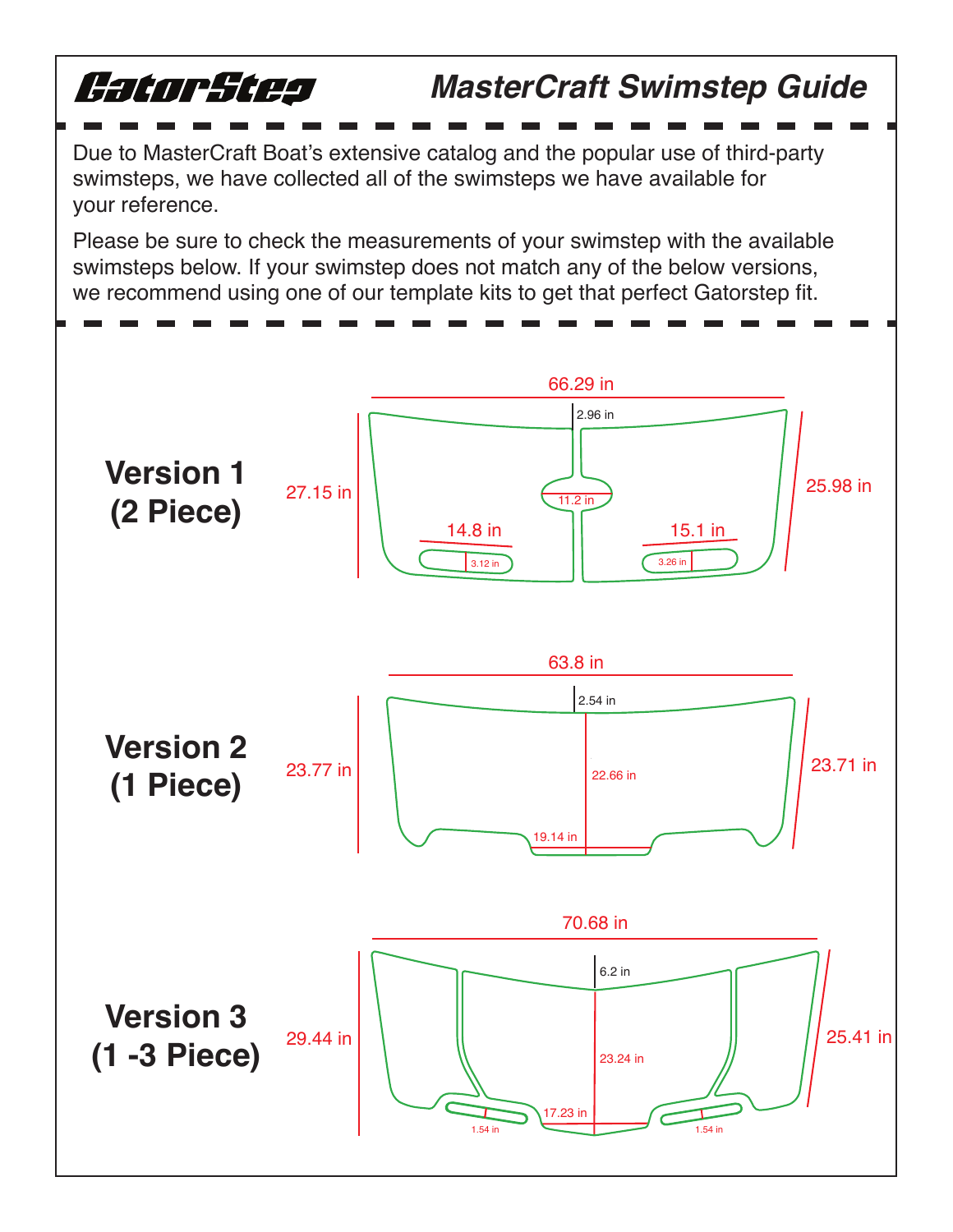

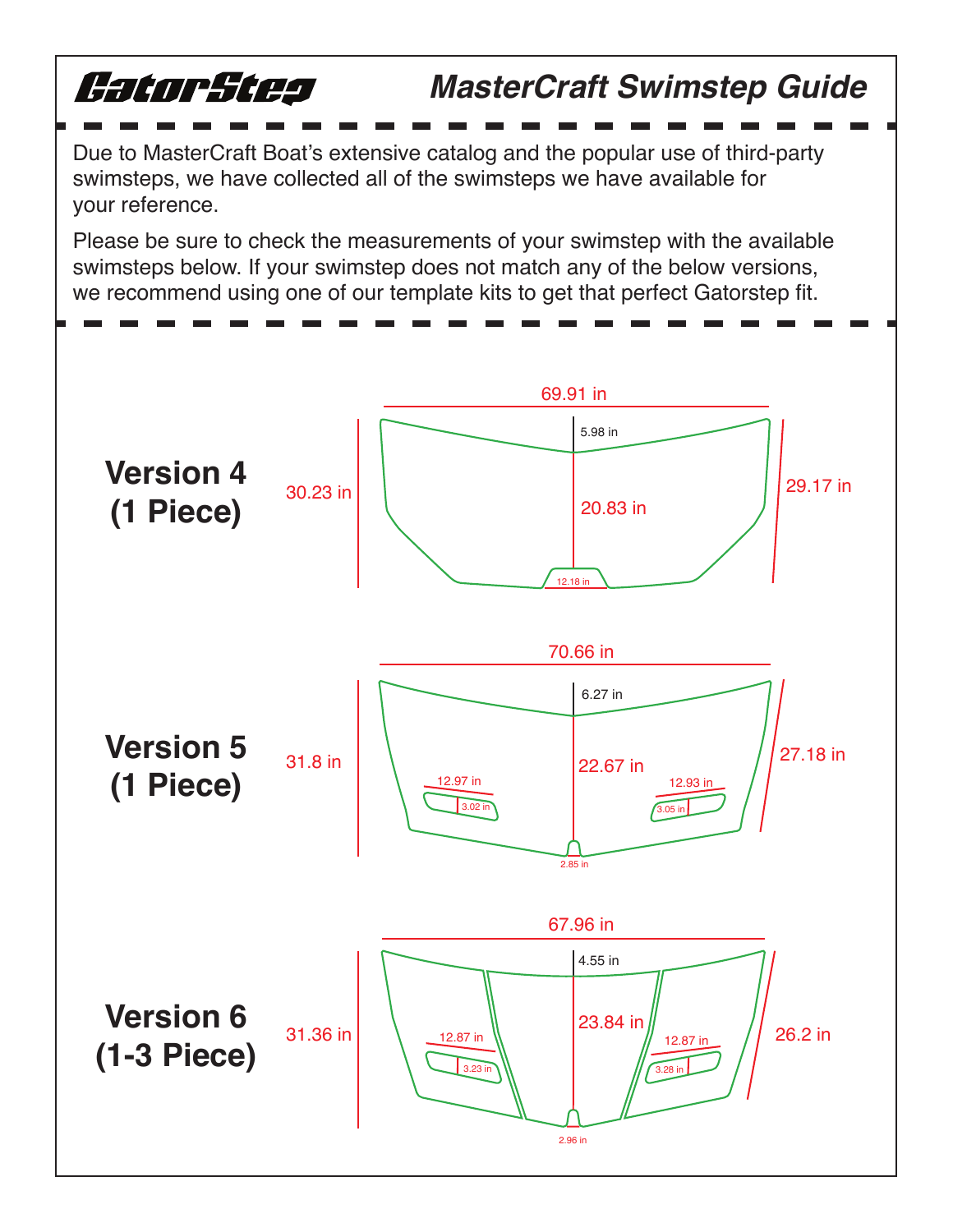

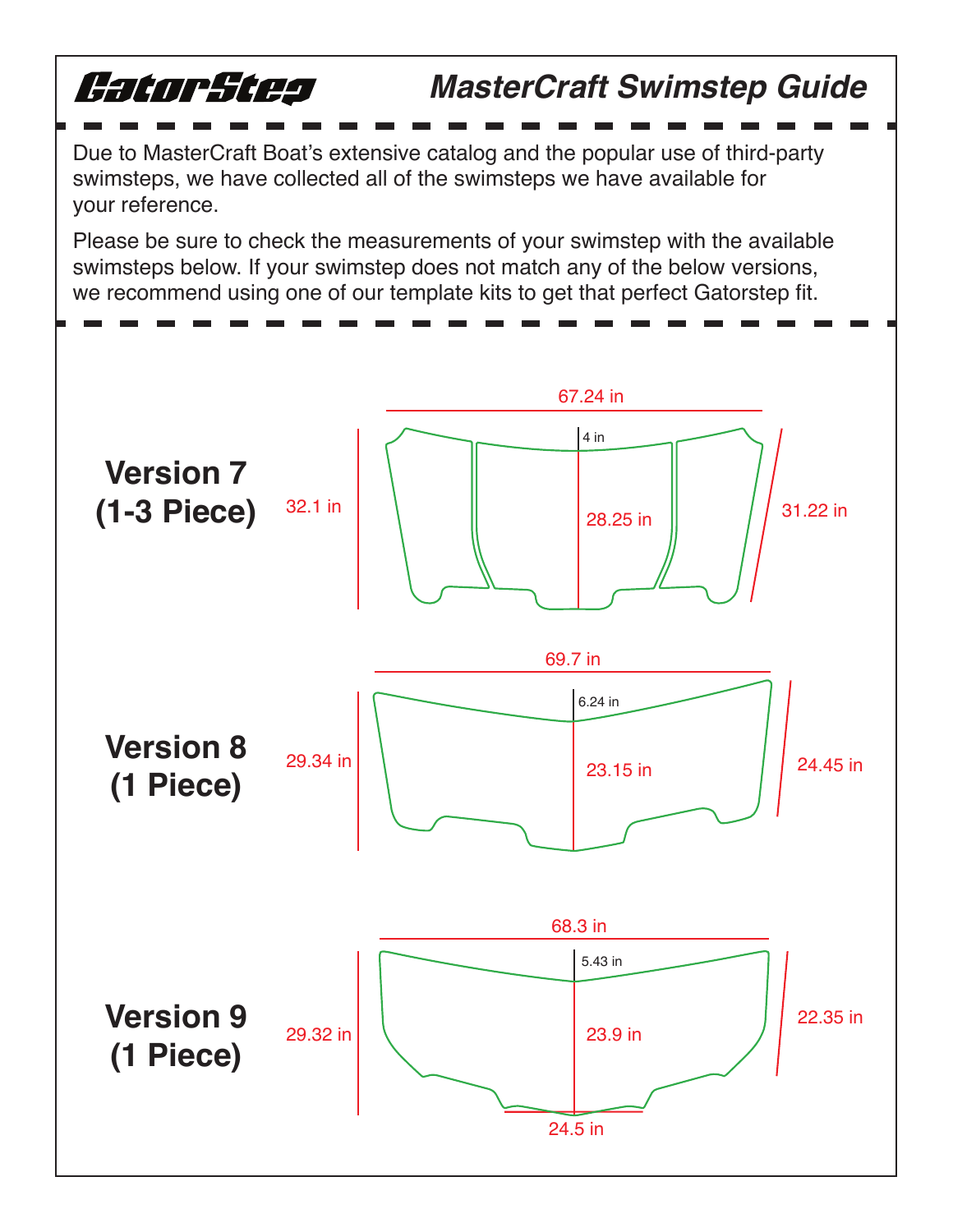

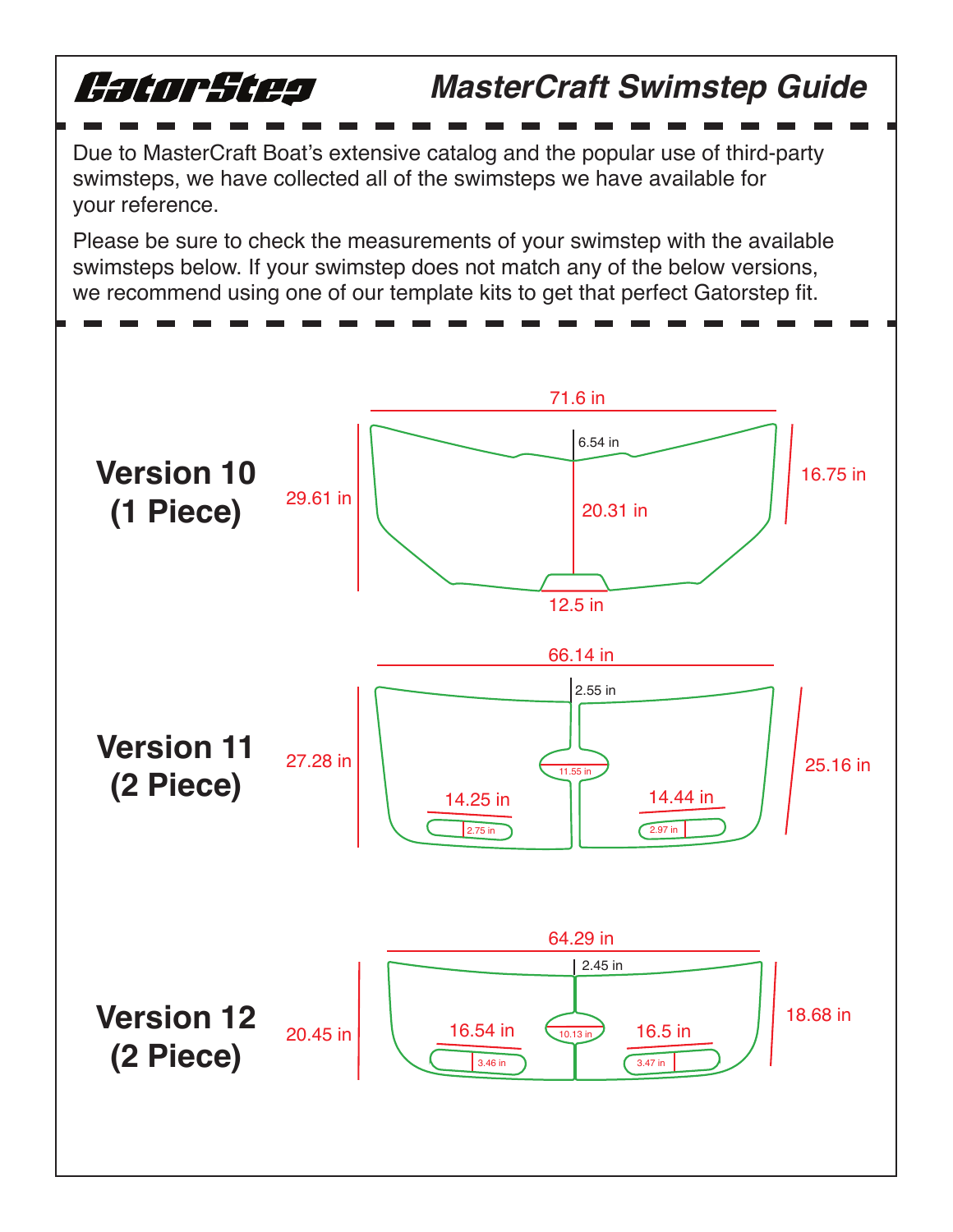

your reference.

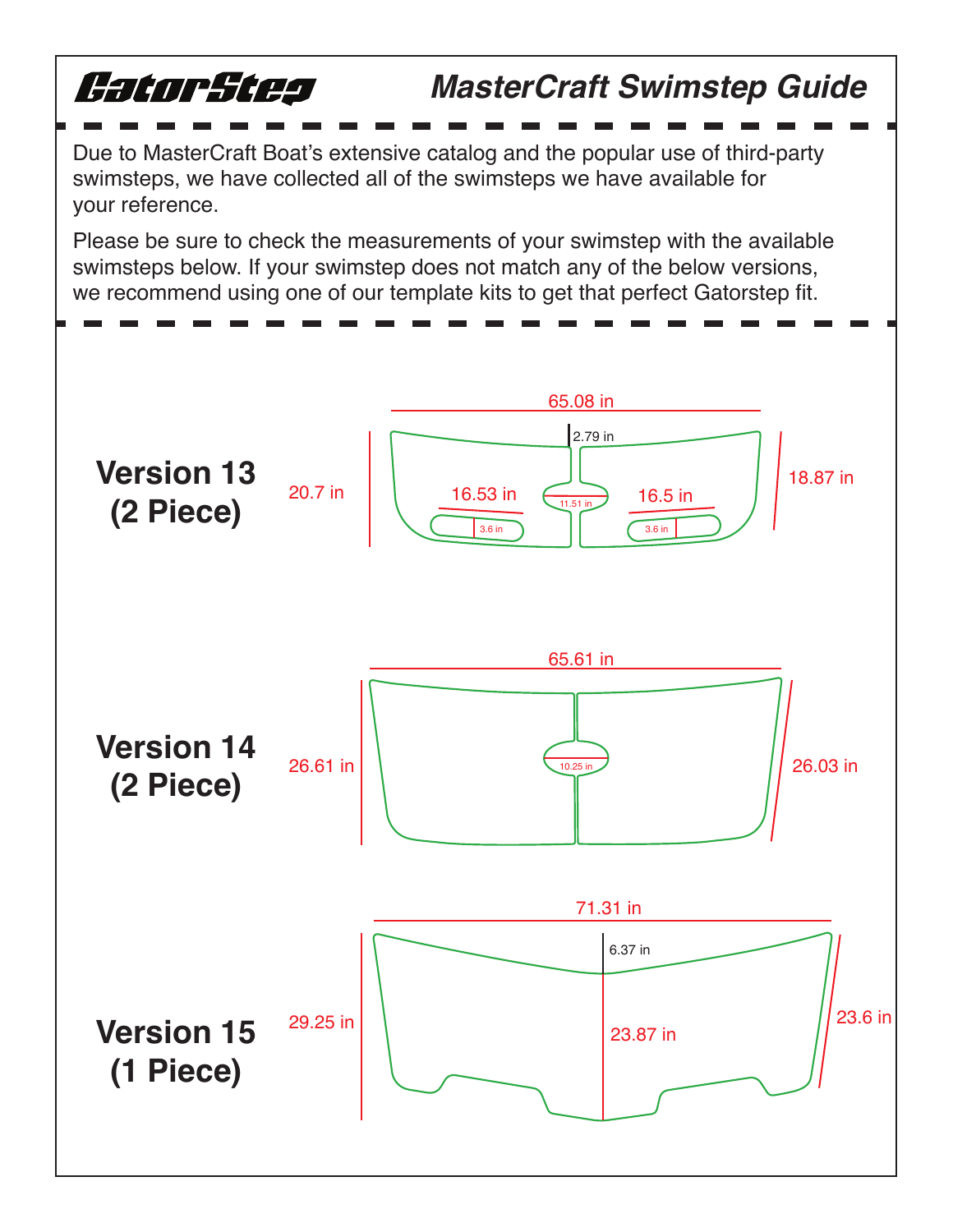

your reference.